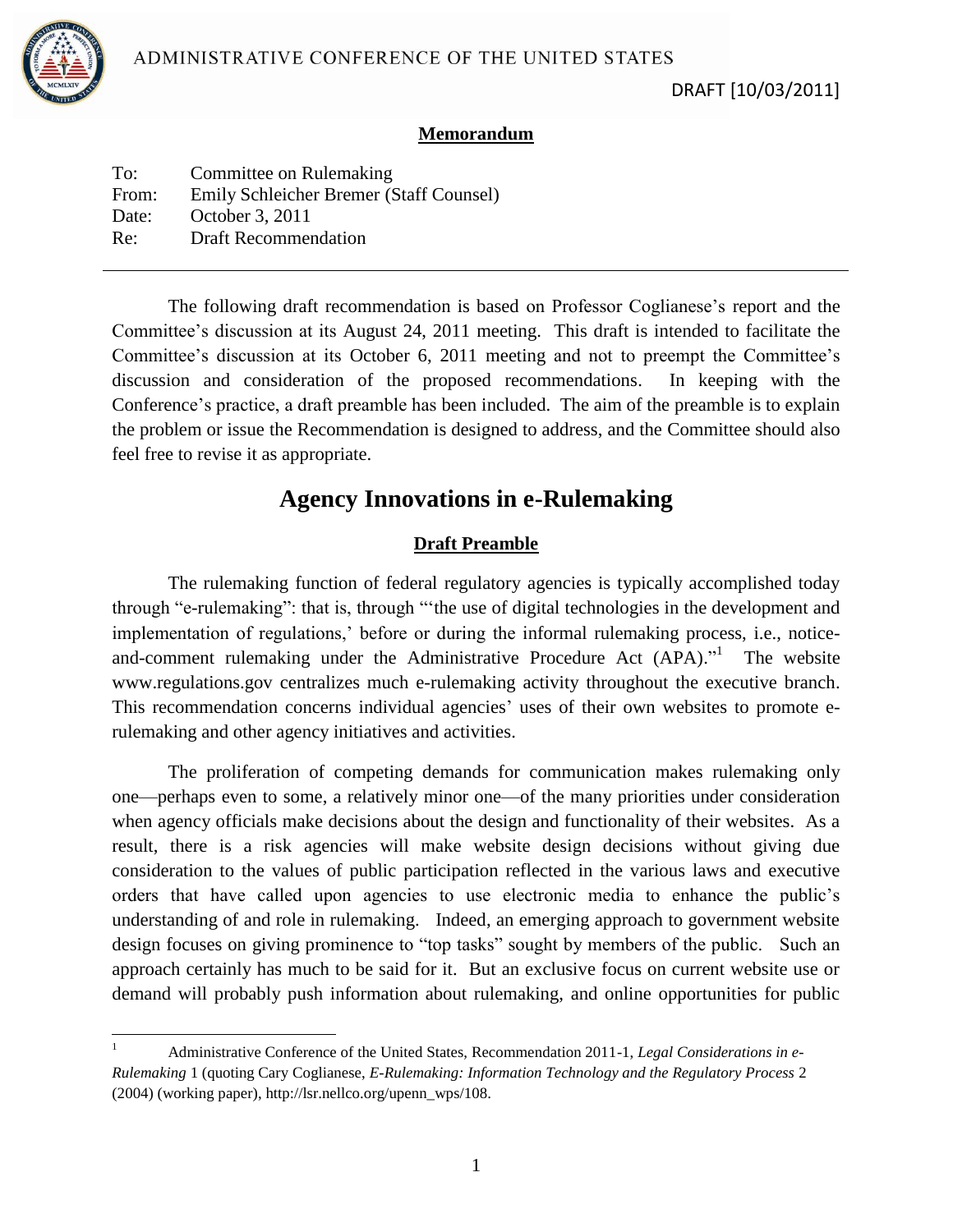

# DRAFT [10/03/2011]

commenting on rulemaking, far into the background—simply because the volume of website traffic generated by online government services performed by many agencies dwarfs the traffic related to rulemaking. Rulemaking may perhaps never be a "top task" in terms of the numbers of web users, but in a democracy, few tasks compare in significance with the ability of government agencies to create binding law backed up with the threat of civil, and even criminal, penalties.

The Conference studied the websites and e-rulemaking initiatives of 90 agencies, each of which had reported completing an average of two or more rulemakings during each six-month period covered by the semiannual regulatory agenda. The study reveals that individual agencies have used websites in innovative ways to promote e-rulemaking. For example, agencies have developed portions of their own websites to support rulemaking efforts. Some agencies have specialized webpages that allow users to submit and view comments on all of the agency's open rulemakings, or to view information on the status of their priority rulemakings. Links from some agency home pages make rulemaking information easy to locate. Other agencies have innovated by using social media to get the public involved in the rulemaking processes from the earliest stages. These social media tools include blogs, Facebook, Twitter, IdeaScale, and other online discussion platforms.

Agency innovations can improve the availability of information and engage the public in rulemaking activities at no great cost to the government. A cost-effective technique to improve the availability of rulemaking information on individual agency websites leverages available centralized data sources. An example of this approach is found on the websites of many members of Congress, who provide a link on their home page to a page listing all the legislation the member sponsors. The list is not drawn from the Member"s own database, but rather extracts information from a THOMAS database of all legislation currently pending in Congress. Regulations.gov makes a similar tool available to agencies, thus enabling them to provide easy access to complete and up-to-date rulemaking information without the necessity of maintaining the underlying database.

Agencies can also use online discussion facilitators, who can be designated agency employees or independent contractors, to encourage public engagement in agency rulemakings. The purpose is to conduct an online conversation about rulemaking. The facilitator would not speak on behalf of the agency, and a disclaimer that would need to be stipulated clearly and prominently.

Agency innovations can also further well-established policies in favor of broadening access by groups that have historically faced barriers to participating effectively in rulemaking. In 2000, President Clinton issued Executive Order 13166 in an effort "to improve access to ... programs and activities for persons who, as a result of national origin, are limited in their English proficiency."<sup>2</sup> The Office of Management and Budget's policy on agency websites reminds

 $\overline{c}$ 

Exec. Order No. 13166, 65 Fed. Reg. 50121, 50121 (Aug. 11, 2000).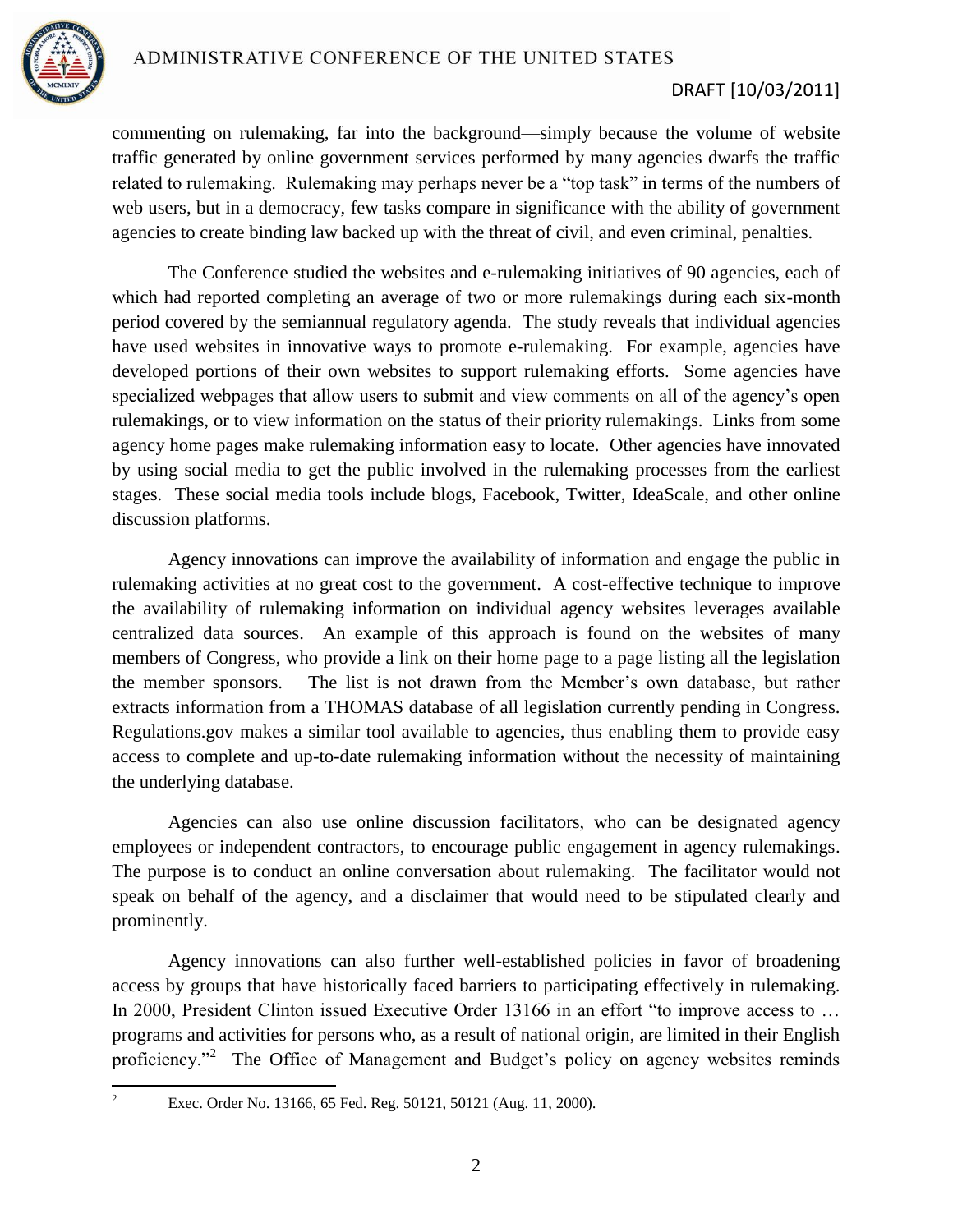

## DRAFT [10/03/2011]

agencies that they are "required to provide appropriate access for people with limited English proficiency."<sup>3</sup> Similarly, until high-speed access is pervasive across all strata of society, any agency that makes full public access and participation a priority should explore low bandwidth options. In addition, continued vigilance is needed to ensure that agency websites and other electronic media will be as accessible to disabled individuals as they are to other users. This accessibility may grow even more challenging in the wake of new techniques for organizing a large volume of information on a website.

Individual agency websites can also be used to address discrete deficiencies in the availability of critical rulemaking information. One such problem is that comment policies for many agencies cannot be found easily by the public. Even on web pages dedicated to the submission of comments, a comment policy is not always visible to the user. A second difficulty arises with old rulemaking materials, which need to be preserved for archival, historical, and legal reasons, but are often difficult for users to find and search. A third issue is that agency websites are uniformly easy to locate, but do not always include features to ensure that essential information, particularly about rulemaking, is broadly accessible to the public.

The Conference believes that, as a general matter, agencies should continue to improve their websites to facilitate public accessibility and engagement so as to achieve the promise of erulemaking. This Recommendation is intended to broadly encourage agencies to develop and use innovative, cost-effective ways to use individual websites to solve some of the discrete problems identified above and generally engage the public in rulemaking.

#### **Draft Recommendation**

## **Increasing the Visibility of Rulemakings**

 $\overline{\phantom{a}}$ 

1. Agencies should manage their use of the Internet with rulemaking participation in mind.

2. Agencies should provide a one-stop location, which should be easily reachable from agencies' home pages, for all rulemakings currently open for comment. By linking to available websites—such as Regulations.gov, RegInfo.gov, Federal Register 2.0, and so forth—and integrating underlying data, agencies could efficiently enable the public to retrieve all the information the federal government has about ongoing rulemakings.

3. Agencies should consider, in appropriate rulemakings, having an internal or external facilitator manage online, agency-sponsored discussions regarding the rulemaking on social media sites.

<sup>3</sup> OMB Deputy Director for Management Clay Johnson, *Memorandum on Policies for Federal Agency Public Websites* (Dec. 17, 2004), *available at* http://www.whitehouse.gov/sites/default/files/omb/memoranda/ fy2005/m05-04.pdf.